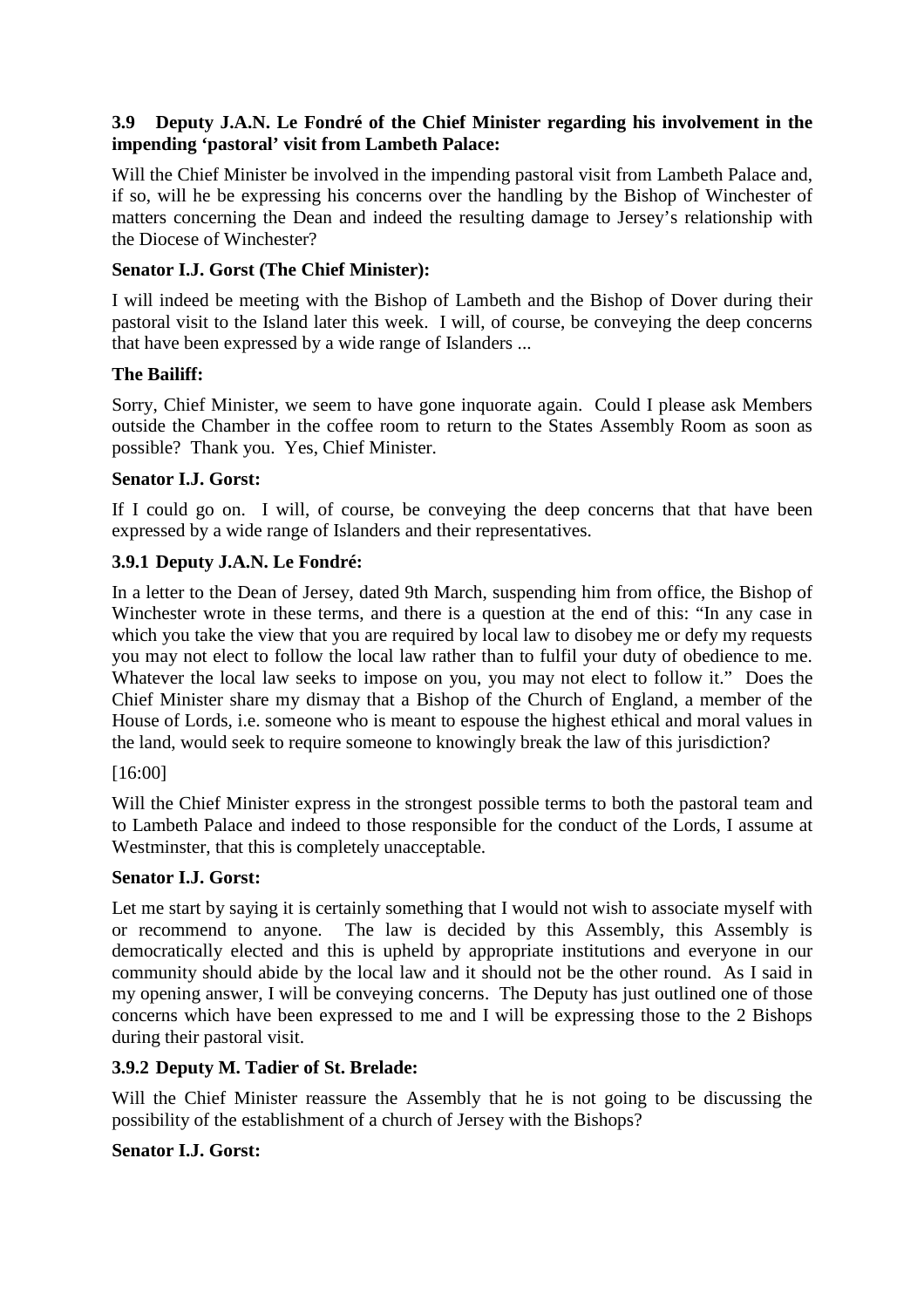I will be discussing the concerns which have been raised with me and they are wide and varied.

### **3.9.3 Deputy M. Tadier:**

A supplementary. Will the Chief Minister take the opportunity to discuss the possibility of the disestablishment of the Church of England in Jersey so that issues such as this do not need to be brought to the Assembly necessarily?

### **Senator I.J. Gorst:**

I am sure it does not surprise the Deputy to know that that is not an issue which has been raised with me.

#### **3.9.4 Senator S.C. Ferguson:**

The questioner has read extracts from a letter from the Bishop of Winchester. Given that Article 47 of the States of Jersey Law states that a person who: "Offers any threat, assault, obstruction or molestation or attempts to compel by force or menace any Member of the States in order to influence him or her in his or her conduct as such Member or officer, shall be guilty of an offence and liable to imprisonment for a term of 5 years and a fine." Will the Chief Minister consult with H.M. Attorney General to ascertain whether the bishop has in fact broken Jersey law?

#### **Senator I.J. Gorst:**

Sir, I thought you were going to reiterate the intervention that you gave earlier.

### **The Bailiff:**

The question was as to whether you were going to consult with H.M. Attorney General, as I understood it.

### **Senator I.J. Gorst:**

I am always happy to consult with H.M. Attorney General or H.M. Solicitor General. On the surface I cannot see that the point has been well made but I am happy to consult and I might simply say, as I said earlier, we should all be abiding by the laws that emanate from this Assembly, that is absolutely right and proper, that is why we have the rule of law.

### **3.9.5 Deputy R.G. Le Hérissier:**

To revert, 2 points: would the Chief Minister not concede that many people, the Dean and the victim, have been hurt in this process? Just to see the issue in terms of some kind of church versus State conflict is the wrong approach and will you not accept that now is the time to separate church from the State?

#### **Senator I.J. Gorst:**

There appears to be no conflict between church and State at all. It has become apparent to me that there are at least 2 issues here, one is the way that vulnerable people are dealt with in our community and within the church; the other, if I can largely categorise it like this, is with relation to relationships within the church. I think the 2 questions that I have had this morning from Deputy Le Fondré fall into the latter category and I will be answering a question very shortly from Deputy Higgins, which falls into the former category, and that is how we need to view these particular issues. This is not an issue of church and State in that classic sense.

#### **3.9.6 Deputy M.R. Higgins:**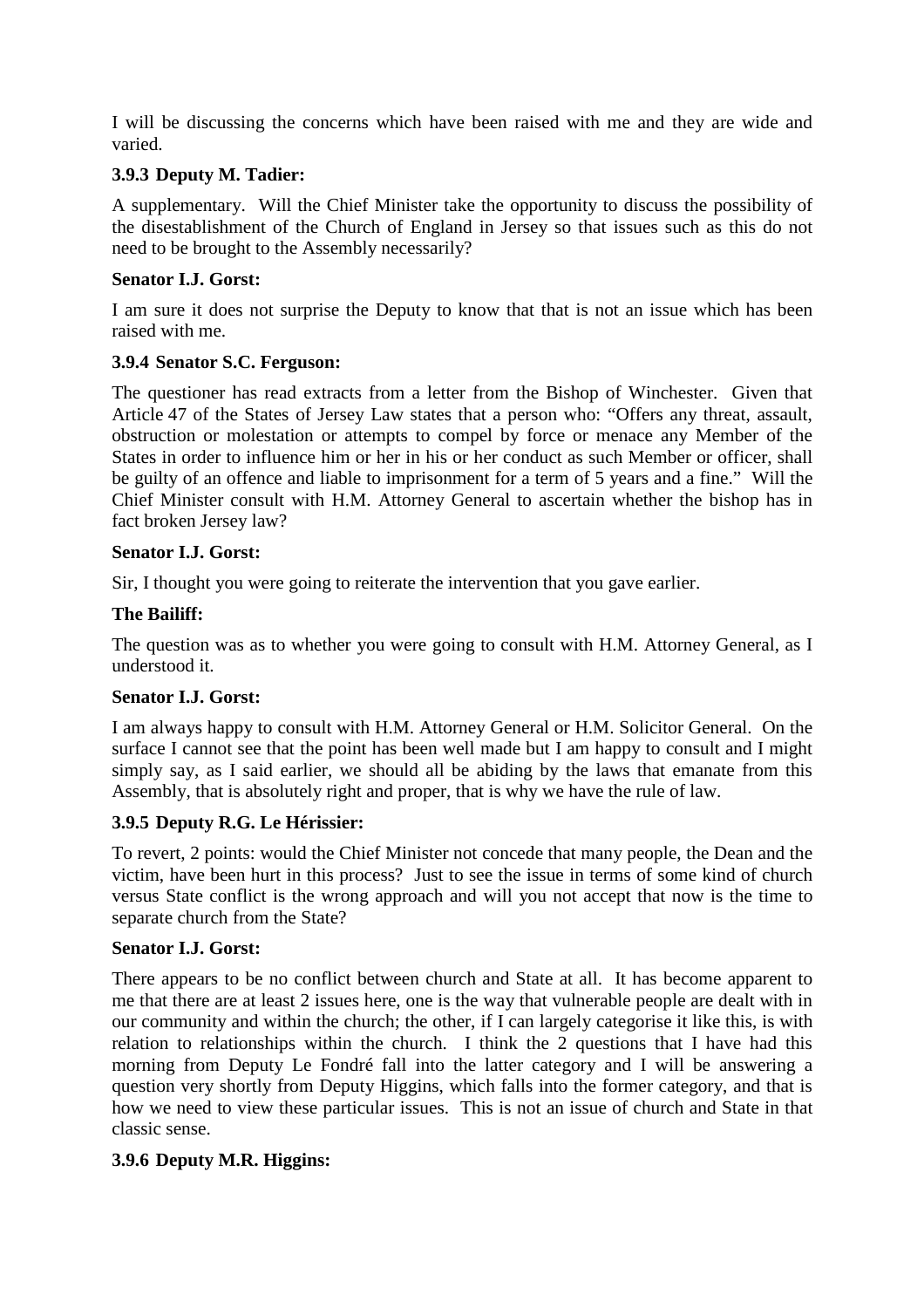I welcome the Chief Minister's last comment about the fact there are 2 issues here and the one that seems to be forgotten, at the moment anyway, is about H.G herself and her treatment by the church. I hope that when the pastoral visit does take place that you will raise the matter and hope that the church is supporting this lady who I think has been badly let down by the church to date.

# **Senator I.J. Gorst:**

As I said, I will be raising a myriad of issues which have been raised with me and that is, indeed, one of them.

# **3.9.7 Deputy J.A.N. Le Fondré:**

This takes slightly after Deputy Tadier's comments but they are of similar ilk in that will he express concerns to the pastoral visit? To be blunt, the bishop's actions have certainly caused concern locally and do have the potential, if matters are not addressed, to cause a fall-out and, at worst, a complete schism between the Channel Islands and the Diocese of Winchester. Will you also request, on behalf of the public, an explanation publicly as to how much the purportedly enormous sums of money that have been spent by the bishop on this matter, including the London P.R. (public relations) firm, have been funded by Jersey churchgoers?

### **Senator I.J. Gorst:**

Again, many questions rolled into one. As I tried to convey in my opening answer, I do not underestimate the disquiet and concern among the church community in our Island that the actions of the diocese have had upon them and the deep hurt and disquiet that they feel. I will be relaying that in the strongest possible terms because it is important. We are a unique community. The relationship between church and State in Jersey is even stronger than it is, I believe, in the United Kingdom, the interlinking of our parochial system, the municipality of the Parish system and the Parish church and the rectors is unlike what one finds in the United Kingdom. We must support that and we must ensure that it is maintained into the future because it is part of what makes Jersey special. Having said all that, I have forgotten what the other part of the Deputy's question was.

### **3.9.8 Deputy J.A.N. Le Fondré:**

It was an explanation as to have large sums of money been spent on this matter. My understanding is a significant sum of money was spent on a P.R. firm in London and has it been funded from contributions from Jersey? Will you seek explanations and clarification on that?

### **Senator I.J. Gorst:**

So from being rather speedy, you seem to have stepped back slightly. But, of course, using a P.R. firm of the calibre that the Church of England uses is an extremely costly business so I would not be surprised if I say many tens of thousands, more like hundreds of thousands, have been spent on this particular venture. As to whether ...

### **The Bailiff:**

I think, Chief Minister, the question is whether you are going to raise this.

### **Senator I.J. Gorst:**

Yes. Well, as to whether any of the funds from Jersey have been spent, obviously I do not know. If the Deputy is formally asking me to raise it then of course I will be pleased to do so.

### **Deputy J.A.N. Le Fondré:**